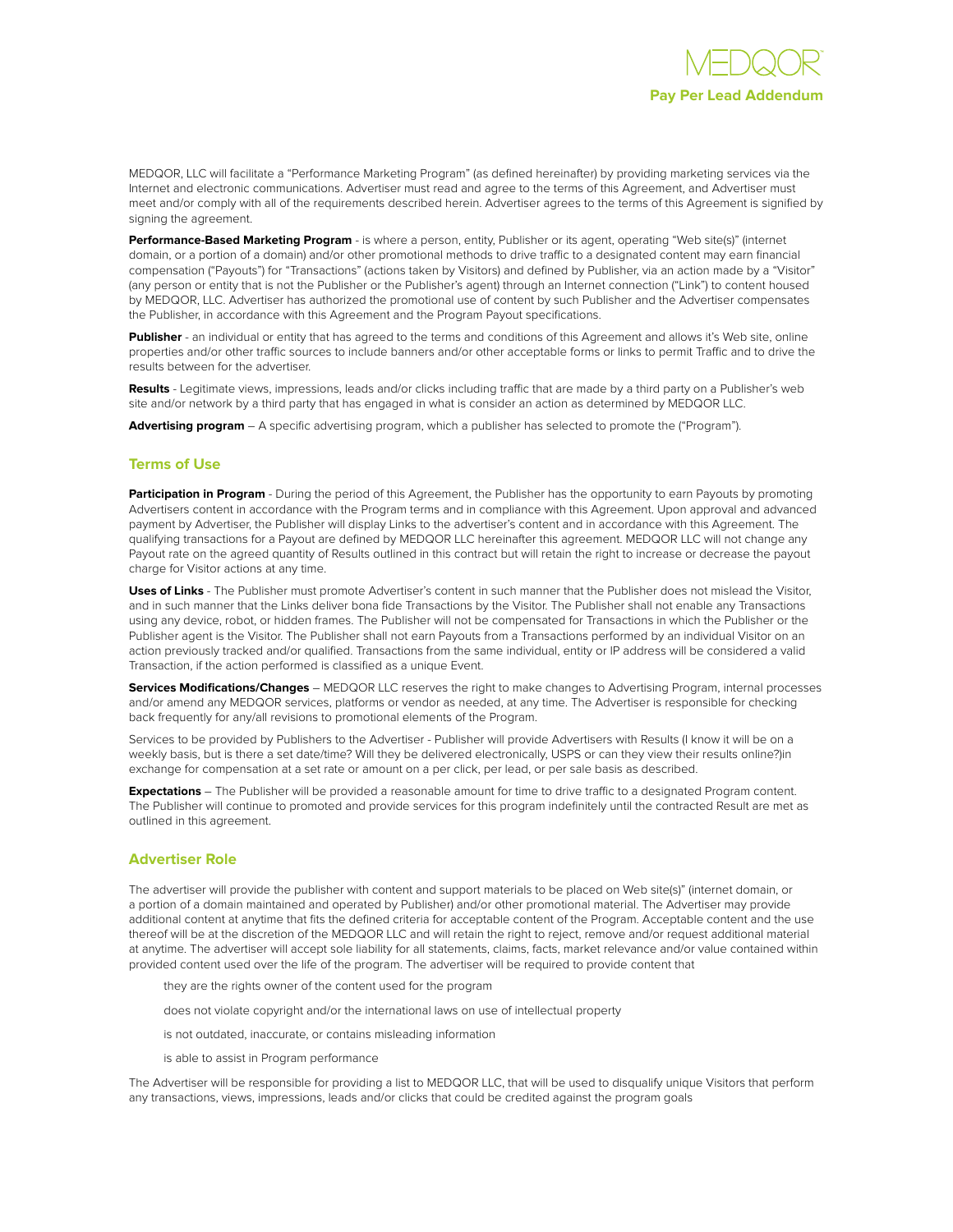The advertiser will be responsible for informing MEDQOR LLC on updates and/or modifications to the list that will be used to disqualify unique Visitors that perform any transactions, views, impressions, leads and/or clicks that should be credited against the program goals. The Advertiser must contact MEDQOR LLC at least 3 days prior to report distribution in order to amend the list of disqualified unique Visitors for the next reporting cycle.

## **Results**

MEDQOR LLC shall determine, where possible, all actual results from views, impressions, leads and/or clicks that should be credited against the program goals. The Publisher agrees to delivery the specified amount of Results defined in this agreement and MEDQOR LLC will not be obligated to provide additional results above and beyond the quantity specified herein.

MEDQOR LLC will use various methods for the tracking of a predefined action to validate Results that

Visitor has engaged in a unique action with the Web site(s)" (internet domain, or a portion of a domain) and/or other promotional methods that constitute a Transaction tied to the Program.

A performed action has been tracked

captures data about the Visitor that can be delivered to the advertiser

at least one contact data record about the Visitor, in the form of a single and/or combination of email, phone and address has been recorded

Reports on all collected data point will be delivered on a weekly basis to the advertiser.

Legitimate Results - Publisher will not provide results that are fraudulent or misleading; results that contain fraudulent information and/or activities to falsely increase the reporting of leads that

have been produced by programs that generating clicks with no indication of site traffic that it can sustain the clicks reported;

are considered invalid Visitors as determined by the Advertisers prior to the start of the program

uses fake redirects, automated transactions, or fraud to generate Events.

The Advertiser will inform MEDQOR LLC immediately of any disputes on a performed and/or credited transaction appearing on a report. The removal of qualified transactions credited for Payout will be at the discretion of MEDQOR LLC and may apply to the current and/or prior reporting cycle and may not retroactively cover any and/or all recorded transaction from the beginning of the Program.

Publishers will not be paid for results that contain false information and the publisher shall make efforts to eliminate data that could potentially contain false, misleading or inaccurate information and will be remove from the reporting.

The Advertiser warrants that the information provided by it to MEDQOR for the purpose of preparing or publishing any advertisement of, or relating to, the Advertiser's trade or business is true and accurate.

Every effort will be made to carry out the contract, but its due performance is subject to cancellation by MEDQOR to such variations as MEDQOR may find necessary as a result of the inability to publish arising from any act of God, war, strike, lockout or other labor dispute, fire, flood, legislation or other cause (whether of the foregoing class or not) beyond MEDQOR's control.

Advertiser's obligations hereunder, including the obligations to place and pay for advertising and/or program in accordance with the terms of this contract, are in no way relieved or diminished by any change in Advertiser's ownership, form, business activity or name.

Payment for the Program will be paid in full upon invoicing. The payment for the contracted amount of Results is due prior to the implementation of the program and/or the posting of content by the Publisher. The program will run until the Publisher has provided the agreed quantity of Results. The Advertiser can renew and/or increase the amount of Result contracted at anytime. The terms of prior agreement will remain in effect.

All payments by Advertiser due for the Performance Marketing Program shall be paid directly to MEDQOR, LLC

Any account that is not settled within 30 days of the date of invoice shall be subject to an interest charge of one and a half percent (1 ½%) per calendar month or the highest rate allowed by law, whichever is lower, compounded monthly on the outstanding balance. It shall not be necessary for MEDQOR to give advance warning that such interest charge is to be levied.